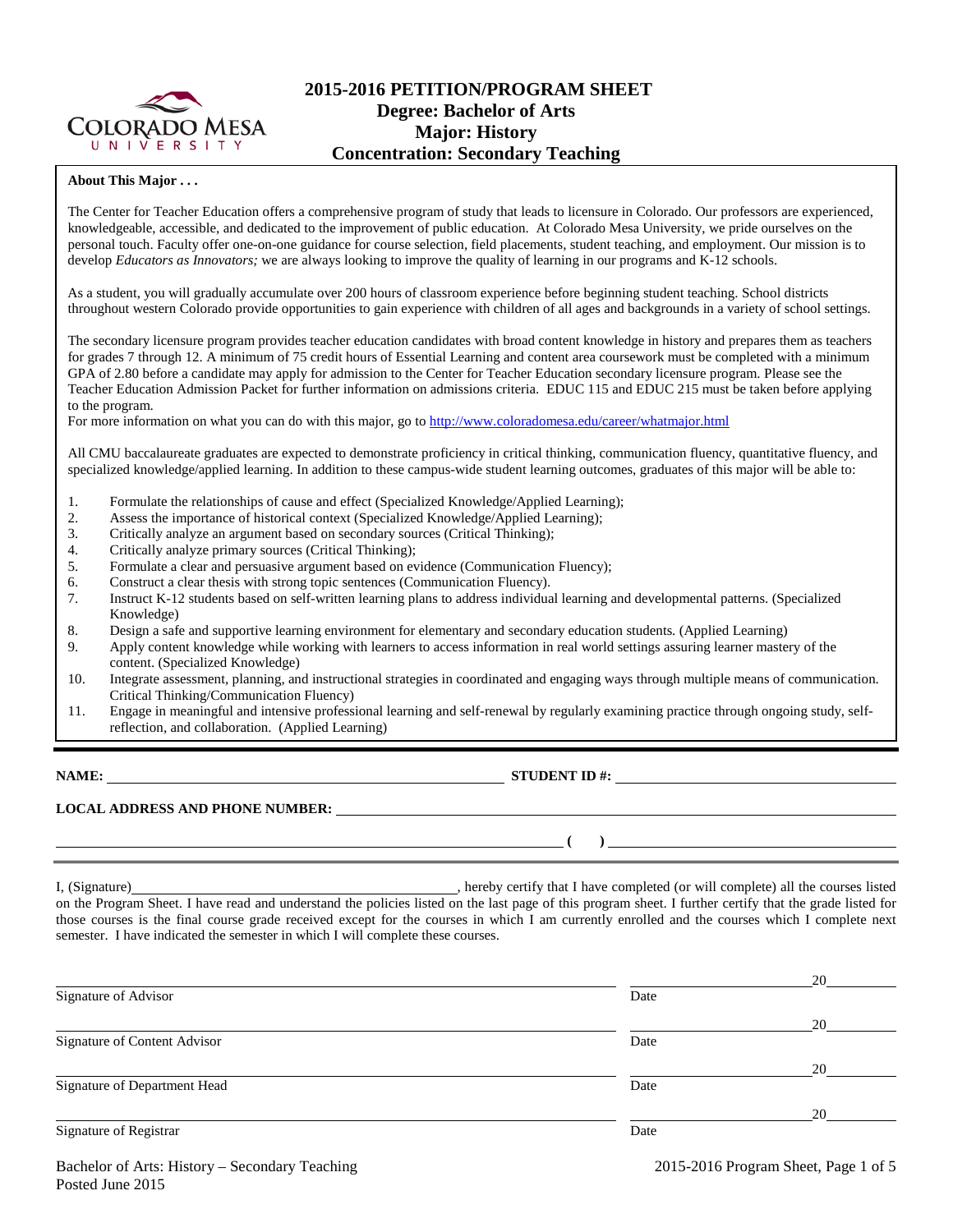### **DEGREE REQUIREMENTS:**

- 120 semester hours total (Students must complete a minimum of 30 of the last 60 hours of credit at CMU, with at least 15 semester hours in major discipline courses numbered 300 or higher).
- 40 upper division credits (A minimum of 15 taken at the 300-400 course levels within the major at CMU).
- 2.80 cumulative GPA or higher in all CMU coursework
- 2.80 cumulative GPA or higher in coursework toward the major content area
- All EDUC prefix courses must be completed with a grade of B or better
- Pre-collegiate courses (usually numbered below 100) cannot be used for graduation.
- A student must follow the CMU graduation requirements either from 1) the program sheet for the major in effect at the time the student officially declares a major; or 2) a program sheet for the major approved for a year subsequent to the year during which the student officially declares the major and is approved for the student by the department head. Because a program may have requirements specific to the degree, the student should check with the faculty advisor for additional criteria. It is the student's responsibility to be aware of, and follow, all requirements for the degree being pursued. Any exceptions or substitutions must be approved by the student's faculty advisor and Department Head.
- When filling out the program sheet a course can be used only once.
- Students must PASS the PLACE exam in the content area prior to beginning the internship. Also, ALL other coursework toward the degree must be successfully completed prior to the internship
- Essential Learning Capstone should be completed between 45 and 75 hours.
- See the "Undergraduate Graduation Requirements" in the for additional graduation information.

**ESSENTIAL LEARNING REQUIREMENTS** (31 semester hours): See the current catalog for a list of courses that fulfill the requirements below. If a course is an Essential Learning option and a requirement for your major, you must use it to fulfill the major requirement and make a different selection for the Essential Learning requirement.

| Course No Title                                                                                                                                                                                                         |        | Sem.hrs Grade Term/Trns |
|-------------------------------------------------------------------------------------------------------------------------------------------------------------------------------------------------------------------------|--------|-------------------------|
| <b>English</b> (6 semester hours, must receive a grade of "B" or better and<br>must be completed by the time the student has 60 semester hours.)<br><b>ENGL 111 English Composition</b><br>ENGL 112 English Composition | 3<br>3 |                         |
| <b>Math</b> MATH 110 or higher (3 semester hours, must receive a grade of<br>"C" or better, must be completed by the time the student has 60 semester<br>hours.)                                                        |        |                         |
| <b>Humanities</b> (3 semester hours)                                                                                                                                                                                    |        |                         |
| <u> 1999 - Jan James James, martin (f. 1920)</u><br>Social and Behavioral Sciences (6 semester hours)                                                                                                                   |        |                         |
| *Must receive grade of "B" or higher                                                                                                                                                                                    |        |                         |
| Natural Sciences (7 semester hours, one course must include a lab)<br><u> 2002 - Johann John Stone, mars and de la provincia de la provincia de la provincia de la provincia de la pro</u>                              |        |                         |
| <b>History</b> (3 semester hours)<br>$HIST$ 131<br>the control of the control of the control of the control of                                                                                                          |        |                         |

Course No Title Sem.hrs Grade Term/Trns **Fine Arts** (3 semester hours)

|  | <b>FINE AT to</b> ( <i>)</i> semester notics) |  |  |  |  |
|--|-----------------------------------------------|--|--|--|--|
|  |                                               |  |  |  |  |
|  |                                               |  |  |  |  |

| KINE 100 Health and Wellness |  |  |
|------------------------------|--|--|
| KINA 1                       |  |  |

**ESSENTIAL LEARNING CAPSTONE** (4 semester hours)<br>ESSL 290 Maverick Milestone

| ESSL 290 | <b>Maverick Milestone</b>         |  |
|----------|-----------------------------------|--|
|          | (see English $&$ math pre-reqs) 3 |  |
| ESSL 200 | Essential Speech (co-requisite) 1 |  |

**FOUNDATION COURSES** (6 semester hours) Two **consecutive**

classes in the **same** foreign language. Must receive a grade of "C" or better. FLAS 114 & 115 will **NOT** fulfill this requirement.

FLA\_\_ \_\_\_\_ \_\_\_\_\_\_\_\_\_\_\_\_\_\_\_\_\_\_\_\_\_\_\_\_ \_\_\_\_ \_\_\_\_\_ \_\_\_\_\_\_\_\_

## **MAJOR REQUIREMENTS**

(History 48 semester hours + Education 29 semester hours))

**Social Science Core** (9 semester hours)

| <b>ANTH 202</b><br><b>GEOG 103</b><br><b>POLS 101</b> | Introduction to Anthropology<br>World Regional Geography<br>American Government | 3<br>3 |  |
|-------------------------------------------------------|---------------------------------------------------------------------------------|--------|--|
| OR<br><b>POLS 261</b>                                 | <b>Comparative Politics</b>                                                     | 3      |  |

**History Core** (15 semester hours) As part of the History core students

|                 | are required to take HIST 101, 102, 132. |               |  |
|-----------------|------------------------------------------|---------------|--|
| HIST 101        | <b>Western Civilizations</b>             | 3             |  |
| HIST 102        | <b>Western Civilizations</b>             | 3             |  |
| HIST 132        | U.S. History                             |               |  |
| HIST 202        | Intro to Historical Research             | $\mathcal{R}$ |  |
| <b>HIST 404</b> | Senior Seminar in Historical             |               |  |
|                 | Research                                 |               |  |
|                 |                                          |               |  |

### **History Electives** (24 Upper Division Semester Hours)

Two Upper Division history courses chosen from **each** History area; European, U.S., and Topical; One course from World listed on page 4: Plus an additional Upper Division course from any area.

European History: (6 semester hours) Choose two courses from Electives list on pg 3.

| <b>HIST</b> |  |
|-------------|--|
| <b>HIST</b> |  |
|             |  |

World History: (3 semester hours) Choose one course from Electives list on pg 3. HIST \_\_\_\_ \_\_\_\_\_\_\_\_\_\_\_\_\_\_\_\_\_\_\_\_\_\_\_\_ 3 \_\_\_\_\_ \_\_\_\_\_\_\_\_

 $\frac{3}{2}$  $\overline{\mathbf{3}}$ 

U.S. History: (6 semester hours) Choose two courses from Electives list on pg 3.

|                                                                                  |  | the control of the control of the control of the control of the control of the control of |
|----------------------------------------------------------------------------------|--|-------------------------------------------------------------------------------------------|
| ,我们也不会有什么?""我们的人,我们也不会有什么?""我们的人,我们也不会有什么?""我们的人,我们也不会有什么?""我们的人,我们也不会有什么?""我们的人 |  |                                                                                           |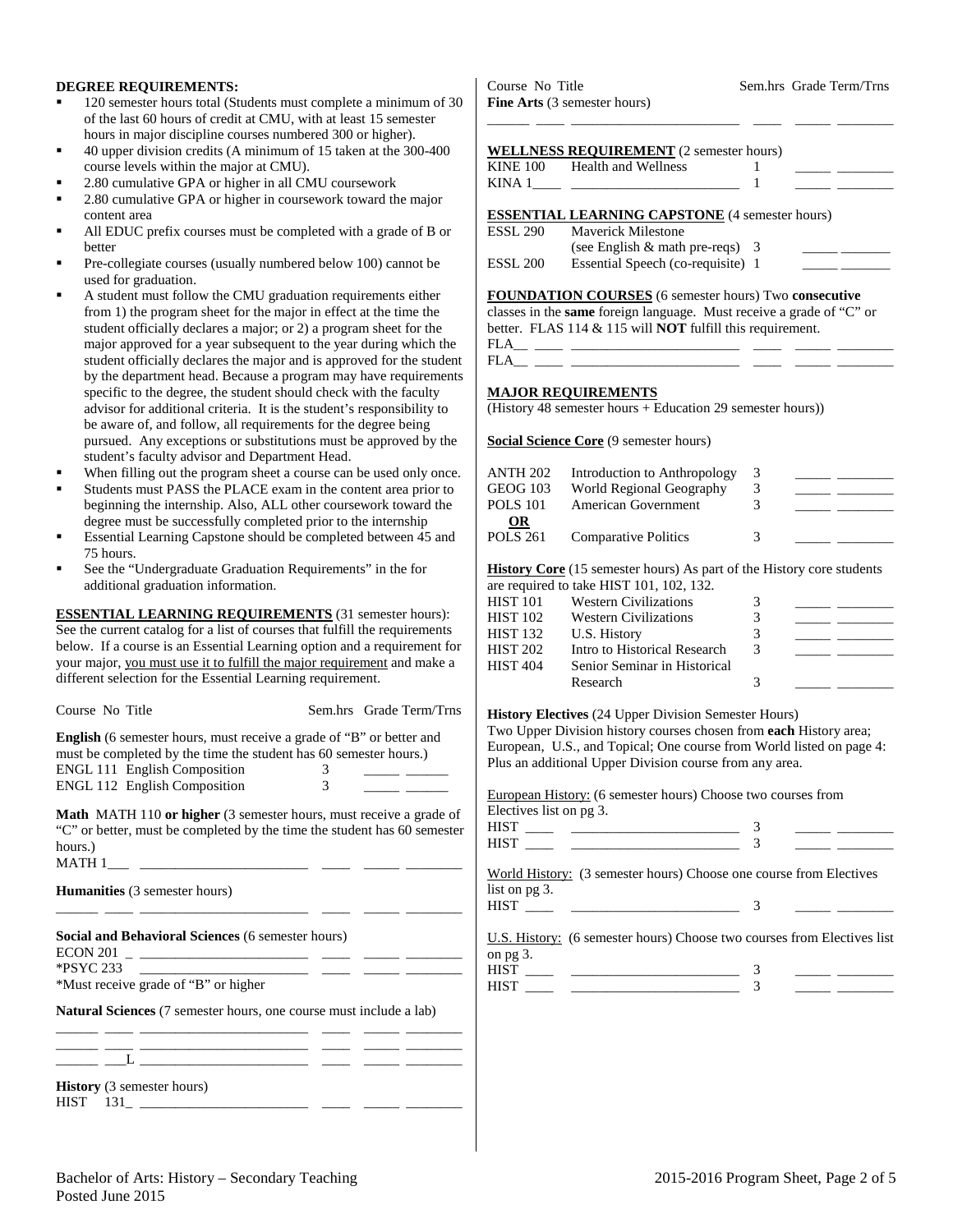| Course No Title                                                                                                           | Sem.hrs Grade Term/Trns | Course No Title                                                                                    | Sem.hrs Grade Term/Trns |
|---------------------------------------------------------------------------------------------------------------------------|-------------------------|----------------------------------------------------------------------------------------------------|-------------------------|
| <b>Topical History:</b> (6 semester hours) Choose two courses from Electives<br>list below.<br><b>HIST</b><br><b>HIST</b> |                         | Free Elective: (3 semester hours) Choose from any History Upper<br>Division course.<br><b>HIST</b> |                         |

## **Secondary Education Requirements** (29 semester hours)

ENGL 111, ENGL 112, PSYC 233, EDUC 115, and EDUC 215 (all with a grade of B or better) and formal acceptance to the Teacher Education Program

| Course No Title      |                                                       |    | Sem.hrs Grade Term/Trns |                            |
|----------------------|-------------------------------------------------------|----|-------------------------|----------------------------|
| $EDUC$ 115           | What It Means to be a Teacher 1                       |    |                         | 8 Field Experience Hours   |
| $EDUC$ 215           | Teaching as a Profession                              |    |                         | 12 Field Experience Hours  |
| EDUC <sub>342</sub>  | Pedagogy & Assessment:                                |    |                         |                            |
|                      | Secondary/K-12                                        | 3  |                         | 20 Field Experience Hours  |
| EDUC <sub>343</sub>  | Teaching to Diversity                                 |    |                         | 20 Field Experience Hours  |
| EDUC <sub>442</sub>  | Integrating Literacy Across the                       |    |                         |                            |
|                      | Curriculum                                            | 4  |                         | 60 Field Experience Hours  |
| EDUC <sub>497</sub>  | Content Methodology                                   |    |                         |                            |
|                      | Practicum                                             | 3  |                         | 80 Field Experience Hours  |
|                      | EDUC 497B <sup>**</sup> Methods of Teaching Secondary |    |                         |                            |
|                      | <b>Social Studies</b>                                 |    |                         |                            |
| EDUC <sub>499G</sub> | Teaching Internship and                               |    |                         |                            |
|                      | Colloquium                                            | 12 |                         | 600 Field Experience Hours |

All EDUC prefix courses listed above must be completed with a grade of B or better to progress through the program sequence. Students must PASS the PRAXIS II exam in the content area prior to commencing the internship. Also, ALL other coursework toward the degree must be successfully completed prior to the internship.

\*\*This course is only offered in the fall semester. It may be taken with either the 300-level or 400-level EDUC courses but must be taken before the student teaching semester.

#### **HISTORY ELECTIVES (24 SEMESTER HOURS)**

Two course in **European** History. Select from: HIST 305 The Old South (3) HIST 300 History of England to 1660 (3) HIST 394 Junior Seminar in Historiography (3) HIST 301 History of Modern Britian (3)<br>
HIST 315 American Indian History (3)<br>
HIST 316 American Slavery (3) HIST 302 History of Modern France (3)<br>
HIST 303 History of Modern Germany (3)<br>
HIST 320 The American West (3) HIST 303 History of Modern Germany (3)<br>
HIST 320 The American West (3)<br>
HIST 332 History of Modern Warfare (3)<br>
HIST 332 History of Modern Warfare (3) HIST 330 History of 19th Century Europe (3) HIST 331 The 20<sup>th</sup> Century (3) HIST 355 Ancient and Medieval Cities (3) HIST 350 Renaissance and Reformation (3) HIST 375 American Sports History (3) HIST 360 Medieval Europe (3) HIST 405 Introduction to Public History (3) HIST 400 The Soviet Union and Eastern Europe (3) HIST 409 Material Culture Studies (3) HIST 430 The Ancient Mediterranean World (3) HIST 410 Environmental History (3) HIST 445 The Holocaust (3) HIST 425 The History of Sexuality (3)

Two Course in **United States** History. Select from: One Course in **World** History. Select from: HIST 342 The Early American Republic (3) HIST 306 History of South and Southeast Asia (3) HIST 344 The Age of Industry in America (3) HIST 310 Latin American Civilization (3) HIST 345 The History of Immigration, Race, and Ethnicity in America (3) HIST 333 The International History of the Cold War (3) HIST 346 The 1950's and 1960's (3) HIST 334 History of the British Empire (3) HIST 346 The 1950's and 1960's (3)<br>
HIST 347 Global America: 1970-2000 (3) HIST 340 History of the Middle East (3) HIST 370 Early American Women's History (3) HIST 403 East Asia and the Modern World (3) HIST 371 20<sup>th</sup> Century U.S. Women's History (3) HIST 415 Colonial America (3) HIST 416 American Revolution (3) HIST 420 Civil War (3)

Two course in **Topical** History. Select from: HIST 450 European History and Film (3) HIST 435 Classical Archaeology (3) HIST 440 Early & Medieval Christianity (3)

HIST 340 History of the Middle East (3)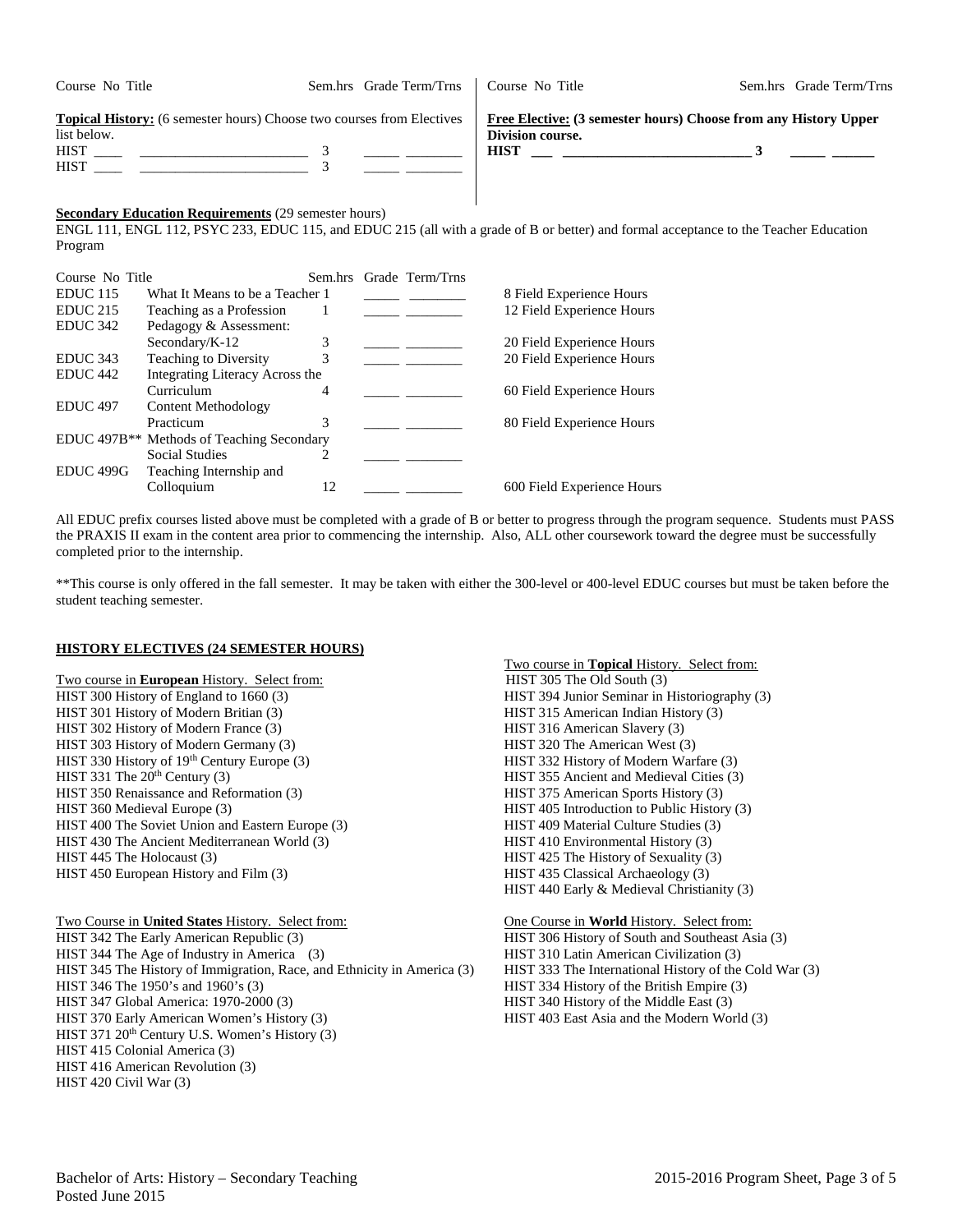# **SUGGESTED COURSE SEQUENCING FOR A MAJOR IN HISTORY – LEADING TO SECONDARY TEACHER LICENSURE**

This is a recommended sequence of course work. Certain courses may have prerequisites or are only offered during the Fall or Spring semesters. It is the student's responsibility to meet with the assigned advisor and check the 2 year course matrix on the Colorado Mesa website for course availability.

## **FRESHMAN YEAR**

| <b>Fall Semester</b>      |                              | <b>Hours</b> | <b>Spring Semester</b>    |                              | <b>Hours</b>   |
|---------------------------|------------------------------|--------------|---------------------------|------------------------------|----------------|
| <b>ENGL 111</b>           | <b>English Composition</b>   |              | ENGL 112                  | <b>English Composition</b>   | 3              |
| History 131               |                              |              | <b>Essential Learning</b> | Humanities                   | 3              |
| <b>Essential Learning</b> | Natural Science              |              | Essential Learning        | Mathematics                  | 3              |
| <b>HIST 101</b>           | <b>Western Civilizations</b> |              | <b>HIST 102</b>           | <b>Western Civilizations</b> | 3              |
| <b>KINE 100</b>           | <b>Health and Wellness</b>   |              | <b>HIST 132</b>           | U.S. History                 | 3              |
|                           |                              | 13           | <b>Essential Learning</b> | Fine Arts                    | $\overline{3}$ |
|                           |                              |              |                           |                              | 18             |

## **SOPHOMORE YEAR**

| <b>Fall Semester</b>      |                               | <b>Hours</b> |
|---------------------------|-------------------------------|--------------|
| <b>Foundation Courses</b> | (Foreign Language)            |              |
| <b>HIST 202</b>           | Intro to Historical Research  | 3            |
| <b>PSYC 233</b>           | Human Growth and Development  | 3            |
| Social Science Core       |                               | 3            |
| ECON 201                  | Principles of Macroeconomics  | 3            |
| EDUC $115*$               | What It Means to be a Teacher |              |
|                           |                               |              |

| <b>Spring Semester</b>                | <b>Hours</b> |
|---------------------------------------|--------------|
| Foundation Courses (Foreign Language) |              |
| Natural Science with Lab              |              |
| <b>History Elective</b>               |              |
| <b>History Elective</b>               |              |
| Social Science Core                   |              |
|                                       | 16           |

## **JUNIOR YEAR**

| <b>Fall Semester</b>    |                          | <b>Hours</b> |
|-------------------------|--------------------------|--------------|
| <b>History Elective</b> |                          | 3            |
| <b>History Elective</b> |                          | 3            |
| Social Science Core     |                          |              |
| <b>History Elective</b> |                          | 3            |
| <b>KINA</b>             | Activity                 |              |
| <b>ESSL 290</b>         | Maverick Milestone       | 3            |
| <b>ESSL 200</b>         | <b>Essential Speech</b>  |              |
| EDUC $215*$             | Teaching as a Profession |              |
|                         |                          |              |

\*Must be taken prior to acceptance into the Center for Teacher Education. Offered in summer, fall and spring semesters.

| <b>Spring Semester</b>  |                                       | <b>Hours</b> |  |
|-------------------------|---------------------------------------|--------------|--|
| EDUC 342                | Pedagogy & Assessment: Secondary/K-12 |              |  |
|                         | EDUC 343 Teaching to Diversity        | 3            |  |
| <b>History Elective</b> |                                       | 3            |  |
| <b>History Elective</b> |                                       |              |  |
|                         |                                       |              |  |

## **SENIOR YEAR**

| <b>Fall Semester</b>            | <b>Hours</b>                                 |    | <b>Spring Semester</b> |                                    | <b>Hours</b> |
|---------------------------------|----------------------------------------------|----|------------------------|------------------------------------|--------------|
| EDUC <sub>442</sub>             | Integrating Literacy Across the Curriculum 4 |    | EDUC 499G              | Teaching Internship and Colloquium | <u>12</u>    |
| EDUC <sub>497</sub>             | <b>Content Methodology Practicum</b>         |    |                        |                                    | 12           |
|                                 | EDUC $497B*$ Methods of Teaching             |    |                        |                                    |              |
| <b>Secondary Social Studies</b> |                                              |    |                        |                                    |              |
| <b>HIST 404</b>                 | Senior Seminar in Historical Research        |    |                        |                                    |              |
| <b>History Elective</b>         |                                              |    |                        |                                    |              |
|                                 |                                              | 15 |                        |                                    |              |

\*Only offered in fall

**\*\*All EDUC prefix courses listed above must be completed with a grade of B or better to progress through the program sequence.** 

Bachelor of Arts: History – Secondary Teaching 2015-2016 Program Sheet, Page 4 of 5 Posted June 2015